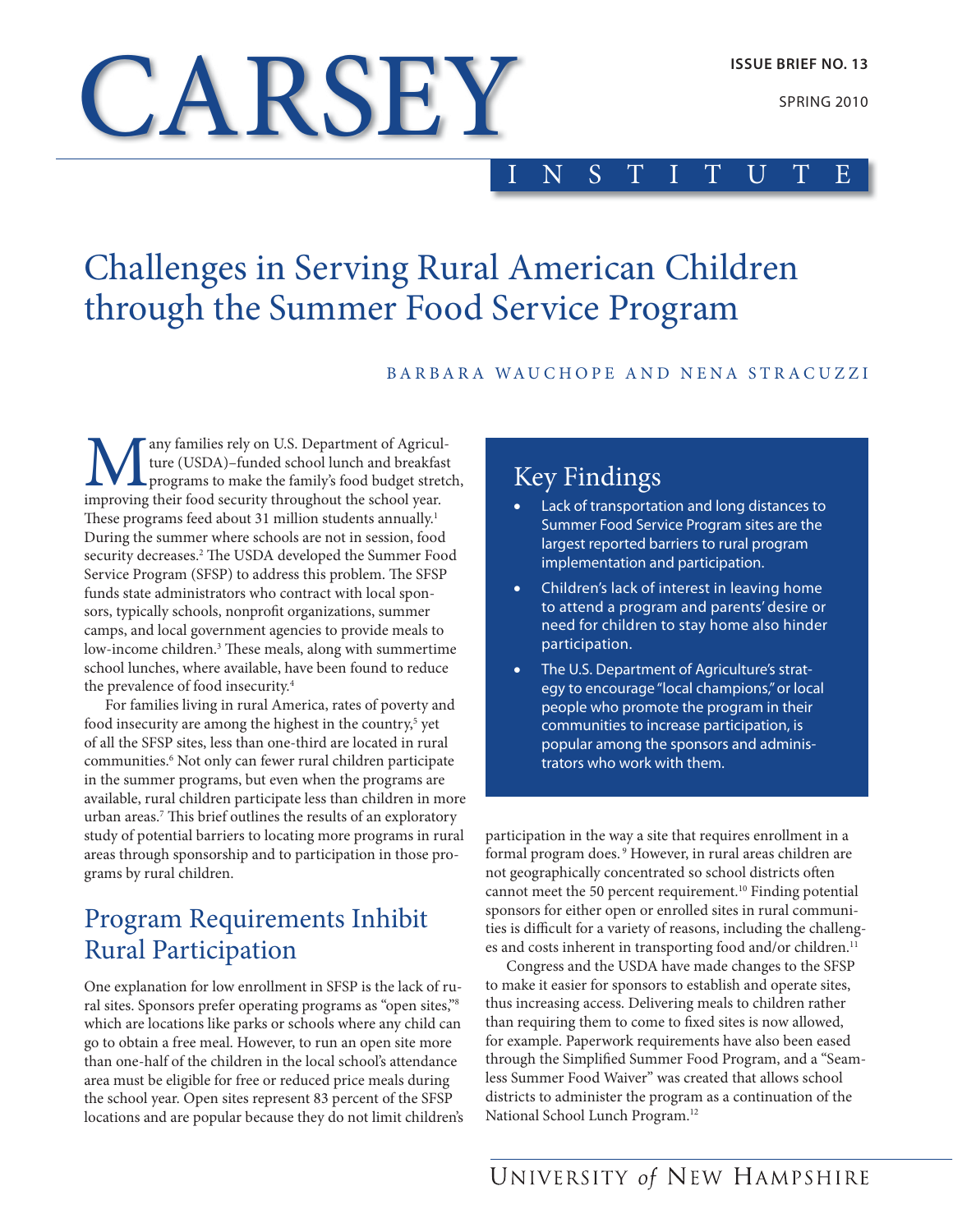These changes notwithstanding, transportation issues either to deliver meals to children or to bring the children to sites—remain the most common barrier to participation in rural areas.<sup>13</sup> In 2004, Congress attempted to remedy this problem by establishing the Rural Transportation Grant program to fund "innovative approaches to limited transportation in rural areas."<sup>14</sup> Over three years, the government awarded thirty-six grants with mixed results. The USDA report concluded that transportation grants were a "highly cost inefficient method of ongoing support for sFsP in rural areas" because low participation or low concentrations of children could not produce the economies of scale needed to make the programs financially viable.<sup>15</sup> However, for many grantees, failure to meet program targets was due to program organization and delivery problems, not transportation. also, a number of program grantees did succeed in achieving meal cost efficiencies by offering appealing activities or food that attracted children to these rural sites. Nonetheless, the USDA recommended against continuing the grants in 2009.

To gain a deeper understanding of barriers to participation among rural providers and the children they serve, researchers at the Carsey Institute interviewed a small group of eight sFsP state administrators and twenty-three sponsors in January 2010. Following the interviews, researchers surveyed a group of sFsP state administrators and a group of sponsors working in rural counties to look at the relative importance of a set of issues raised in the interviews and from the two different perspectives. The state administrators were asked about the challenges of both recruiting sponsors and attracting children to the program. sponsors were also asked about barriers to children's participation and about barriers to program implementation.

#### **Transportation Issues Remain** the Largest Barriers

As expected, study participants rated transportation issues such as long travel distances, lack of options for transporting meals or children, or high costs of gas and maintenance as large or moderate barriers to both program implementation and to children's participation in SFSP.<sup>16</sup> Fourteen of the twenty-three sponsors rated the lack of transportation options for children traveling to sites as the largest barrier to program startup and implementation. However, more than half did not rate any of the other transportation issues as implementation barriers. This result makes sense given that one must first have a mode of transportation before the cost of gas and vehicle maintenance and long distances become issues. The lack of transportation options for children traveling to sites was also frequently cited as the largest barrier to the children's participation in the sFsP. More than two-thirds of sponsors (68 percent) also said that the long distances children had to travel to the sites limited participation.

Most of the state administrators also rated lack of transportation options and distance as large or moderate barriers to participation, and they also included the lack of transportation options for delivering meals to children. More administrators than sponsors also rated the high cost of transportation (in gas and maintenance) as the largest barrier to implementation, specifically for recruiting sponsors.

#### Population Density a Major Problem for Rural Implementation

Fewer than half of the sponsors said that other issues unrelated to transportation were barriers to starting up and implementing the sFsP. however, among those who rated other issues as high on the list, the most common barrier to implementation was the limited concentration of children in rural areas. With so few children in an area, it was difficult to break even on the cost of the program. Other examples included the limited number of summer programs for children, including summer school, offered in rural areas and lack of local coordination and scheduling among the summer programs that do exist in rural areas. The latter problem results in too few children in the same place at the same time. Both situations, not necessarily unique to rural areas, limit the number of children available to be served by an sFsP and thus reduce the cost effectiveness of the program.

In contrast to the sponsors, most of the administrators rated a number of non-transportation issues as large or moderate barriers to program implementation, specifically sponsor recruitment. They viewed the problem of too few children in one place as a large or moderate barrier to implementation. However, most also said barriers included the lack of capacity among local organizations to prepare meals locally, lack of interest in sponsoring by local organizations capable of preparing meals (schools, for example), dislike of or discomfort with the accounting and paperwork required, and the high cost of the program overall.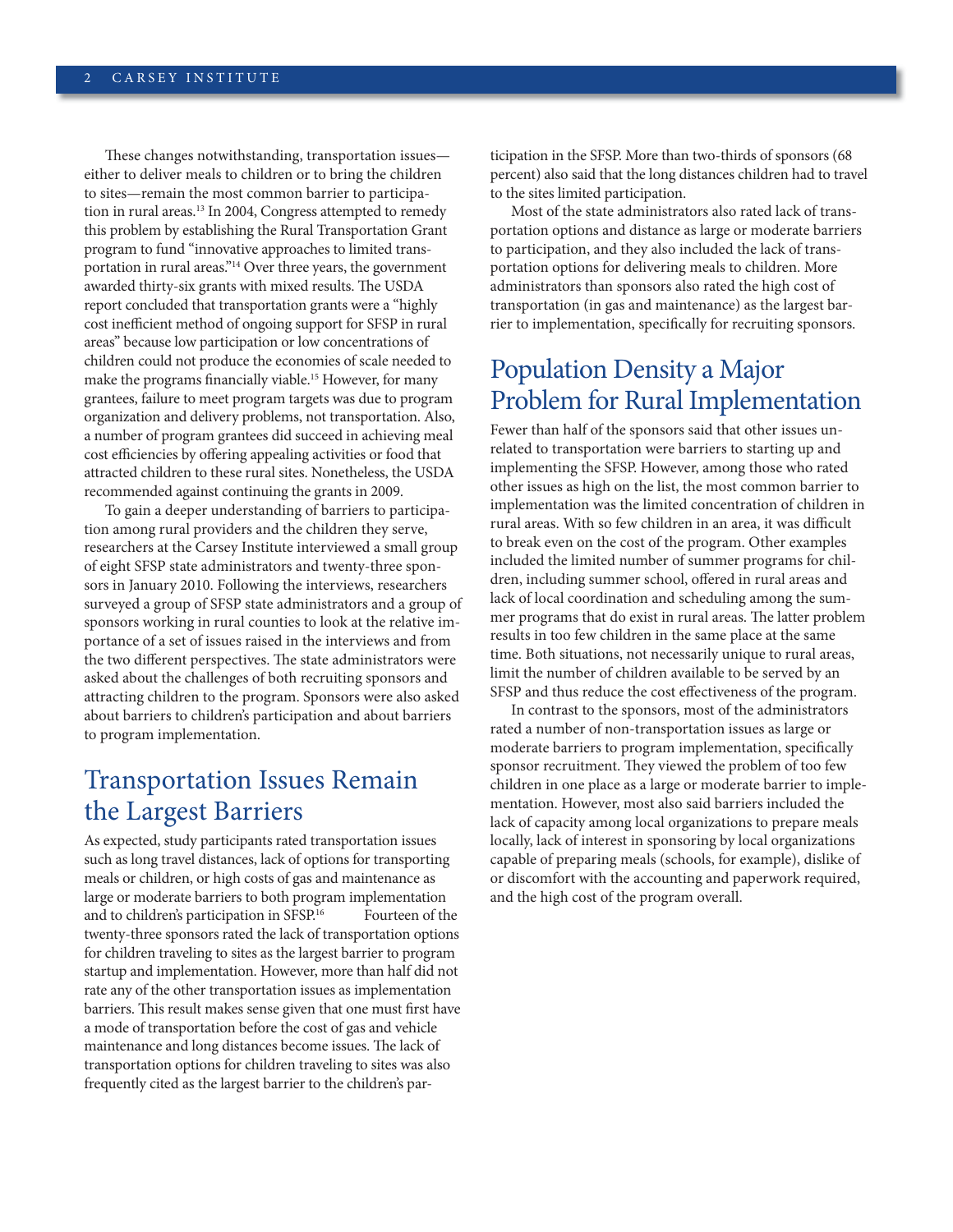#### staying home is a Barrier to Participation

Two issues unrelated to transportation were children's lack of interest in leaving home to attend the program and parents' desire or need for children to stay at home. Both sponsors and administrators noted these two issues. Both issues suggest that families' perceptions of the appeal or benefits of the programs may be as important to children's participation as transportation. administrators also included families' lack of awareness of sFsP and the lack of activities at program sites as barriers to participation. several sponsors added that some children's programs or groups that care for more than a few children do not attend because they lack staff to supervise the children during the walk or drive to the program.

#### Local Champions Help Rural Programs

The USDA encourages local sponsors to recruit "local champions" or local people who promote the sFsP in their community as a strategy to build collaborations with local organizations and increase participation. The six sponsors who had local champions and six administrators who knew about them were enthusiastic about the strategy. They described a range of benefits, including talking with parents and increasing awareness of sFsP in communities, finding and persuading kids to come to the sites, coordinating volunteers and organizations, collaborating on program operation, providing outreach to potential sponsors, identifying sites with the greatest needs, and providing vision to the local program.

When asked for suggestions to improve rural programs, administrators (who were asked specifically about strategies to make it easier to recruit and maintain sFsP sponsors) recommended lowering the area eligibility requirement in the free and reduced lunch program to 40 percent, mandating school participation, and increasing the rural reimbursement rates and funding for transportation to sites and for home meal deliveries. Currently, sites are eligible only if 50 percent or more of the children in the area are eligible for free or reduced price meals.

sponsors' suggestions targeted transportation. They included providing free, unlimited transportation to all children interested in attending; transportation options for children to and from homes; adding mobile sites that travel to the children; making it easier for programs like bookmobiles to deliver meals to homes; and providing more resources to pay for transportation overall. Adding or moving sites to reduce travel was another suggestion for increasing participation, as was decreasing area eligibility requirements to 40 percent and dropping income verification. several sponsors suggested providing a meal to one parent as well as the child. others recommended adding more activities to the program and more meals with fruits and vegetables. Increased resources for staff salaries and reimbursements were also recommended.

Finally, a handful of sponsors commented on the challenges of the SFSP program. One summed up their situation:

Most of the time, the rural sponsors have kind of a double whammy: they have limited funds available, they don't have many staff members, they don't have transportation to bring kids in when most of them live quite a ways out of town, and they don't have any funds for activities. Plus, they have a low number of kids, like 40 or 50, so it is not economically feasible for them to operate a program.

Despite such challenges, most of the sponsors in the survey described only a few large barriers to either program operation or participation. For several, sponsoring a program has been a personally gratifying experience, stating that it was "the best experience of a lifetime . . . great program . . . great sponsors . . . great volunteers," and "absolutely the most rewarding thing I've ever done . . . four years of food, fun, fellowship! A terrific program."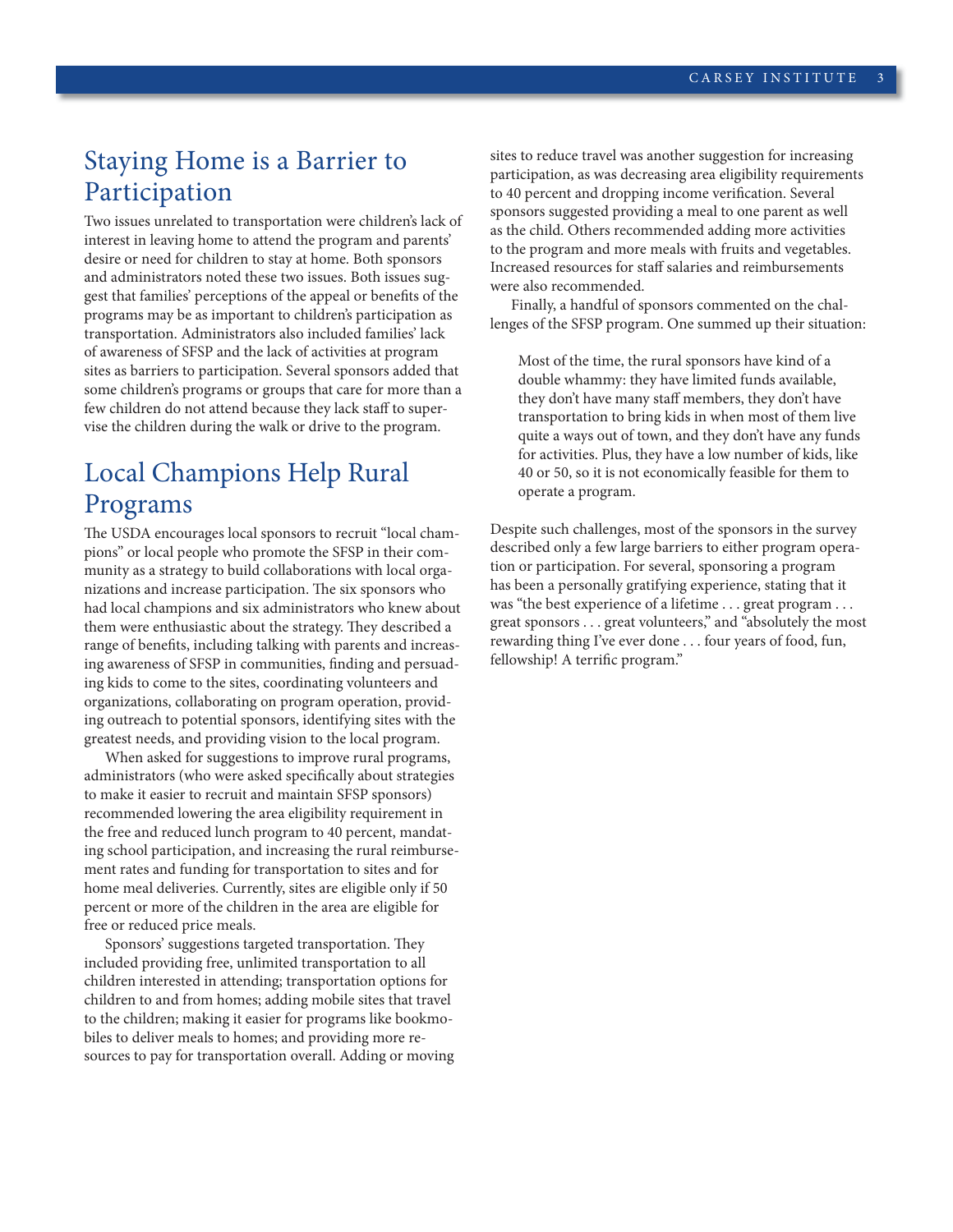#### Conclusion

Transporting meals to children or children to meals has always been and will continue to be the biggest challenge in operating summer Food service Programs in rural areas. sFsP state administrators and local sponsors we interviewed confirm that reality. Finding strategies to address the problem of distance and population density, respondents said, is key to successful startup and implementation, including recruiting and retaining the local sponsors who operate the program.

Lowering the area eligibility requirement from 50 percent to 40 percent is one possibility for expanding participation. This would increase the geographic areas eligible, opening the program to more families. however, allowing more families to be served would not necessarily change the number of families that participate if the number of sites remains the same.

Many of those interviewed suggested increasing modes of and funding for transportation. The USDA tried this with its Rural Transportation Grant program but concluded that the effort was too costly and inefficient. however, its findings may have been confounded by organization and program delivery factors affecting participation that were unrelated to transportation.

One of these factors is the extent to which SFSP sites appeal to families. Most sFsP sites have found that providing activities attracts participation.<sup>17</sup> The combination of enrichment programming with meals can help low-income children overcome their tendency to fall behind their wealthier peers over summer vacation.<sup>18</sup> More interesting programming, fresh and nutritious food, getting parents involved, and expanded marketing and outreach are all strategies that could bring more rural families into the program, particularly if combined with some help with transportation. To do this in rural areas, our respondents suggest, requires funding, support, and local collaboration. .

Increasing support for local sponsors and programs could also lead to new strategies to improve program participation if sponsors had a formal mechanism to share their innovations with one another.<sup>19</sup> It also might be time for an effort by the sFsP to systematically identify programs in rural areas that are the most successful at attracting, engaging, and retaining both sponsors and children. A process for evaluating the programs and the characteristics of the most successful programs could help create an evidence-based sFsP model similar to the approach used in the fields of public health and criminal justice. These models could then be replicated by sponsors throughout rural America.

## Data and Samples

The findings are drawn from a small exploratory study and are not representative of the attitudes, opinions, and perceptions of sFsP state administrators and sponsors nationally. The study was conducted using a voluntary online survey and telephone interviews with eight sFsP state administrators and a voluntary online survey of twenty-three sponsors of the SFSP in rural counties. Respondents were chosen from the ten states and twenty-six counties that are part of the Carsey Institute Community and Environment in Rural America long-term study of changing rural communities. sponsors' experience ranged from one to thirty-five years, with half of the sponsors having worked as rural sponsors for five years or less. Nearly half (48 percent) of the sponsors were school districts, with the others evenly divided among private nonprofit organizations, community or faith-based organizations, local governments, college or universities, or state agency or migrant education programs. sixty-one percent operated regular sFsP programs, and 27 percent operated their sFsP as the streamlined simplified summer Food service Program or both. The majority operated their programs rather than contracting with vendors.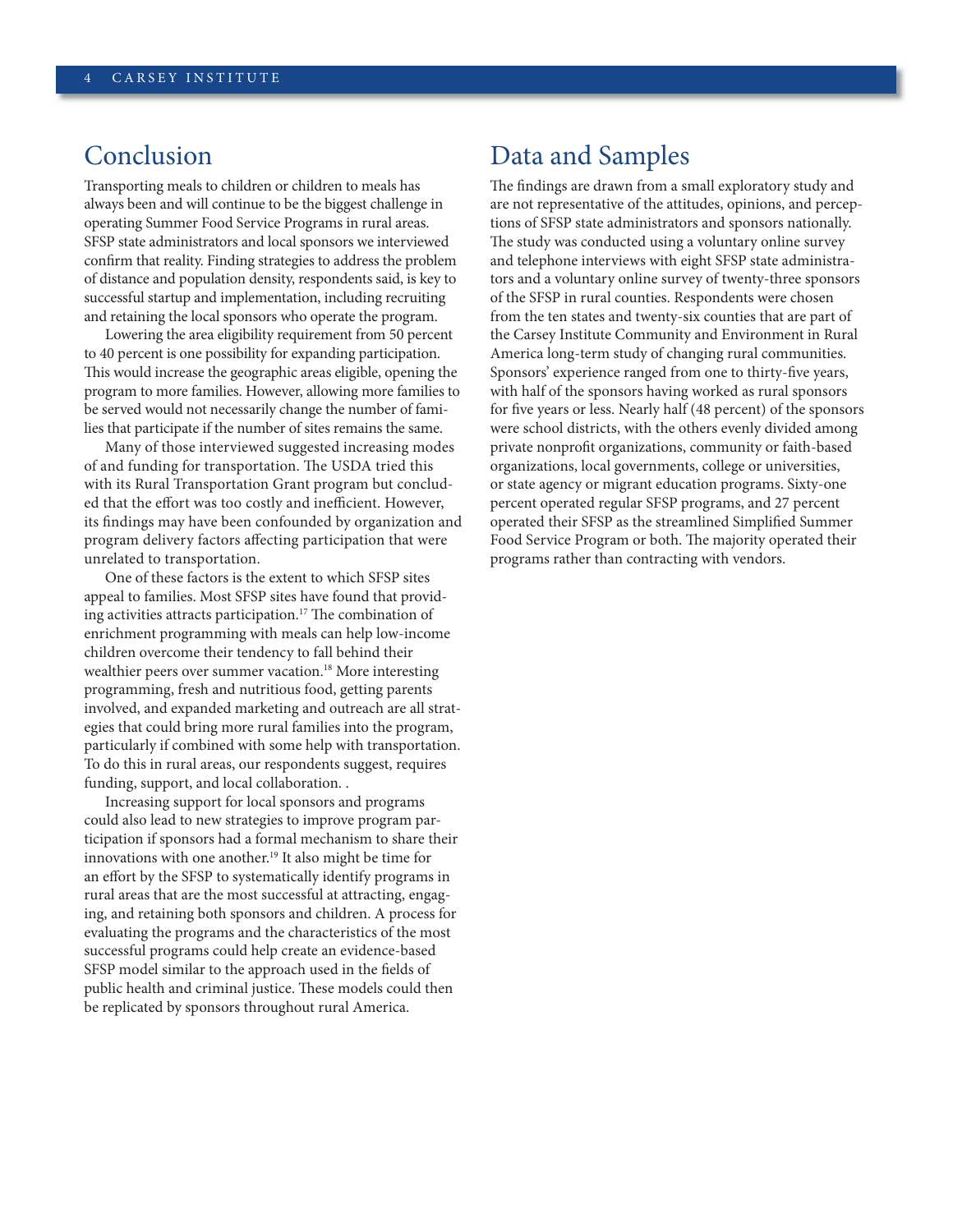#### Endnotes

1. USDA Food and Nutrition Service, National School Lunch *Program Fact Sheet*, http://www.fns.usda.gov/cnd/Lunch/ aboutLunch/nsLPFactsheet.pdf

2. M. Nord and K. Romig, *Hunger in the Summer: Seasonal Food Insecurity and the National School Lunch and Summer*  Food Service Programs. (Washington, DC: USDA, Economic Research Service, 2006).

3. Meals are distributed through feeding sites operated by the sponsors. These sites are mainly two types: open feeding sites in which any child 18 years or younger can come and be served a free meal if the geographic area is within a school attendance area with 50 percent or more of the children eligible for free or reduced price meals, or enrolled sites at, for example, summer camps or municipal recreation programs, in which children can only participate if they are enrolled in the program and their family can demonstrate eligibility by submitting a household income application. Enrolled sites can turn into open sites; that is, any child in the program can receive the free meal if 50 percent or more of the applications show that the children are eligible for free or reduced price meals.

4. Ibid. Nord and Romig, *Hunger in the Summer*.

5. U.S. Bureau of the Census, Current Population Survey, Annual Social and Economic Supplements (2007), available at http://www.census.gov/hhes/www/poverty/histpov/ hstpov8.xls; U.S. Department of Agriculture, *Household Food Security in the United States*, Economic Research Reports, no. 11 (2004), no. 29 (2005), no. 49 (2006), and no. 66 (2007) (Washington, DC: USDA, Economic Research Service).

6. a. Gordon, et al., *Feeding Low-Income Children When School Is Out—The Summer Food Service Program: Final Report.* E-FAN-03-001 (Washington, DC: USDA Economic Research Service, 2003). In their study, they reported that the percentage of sponsors operating rural sites is between 23 and 33 percent.

7. USDA Food and Nutrition Service. Food That's In When *School Is Out: Summer Food Service Program for Children: Rural Programs* (Washington, DC: USDA Food and Nutrition Service, 1998), http://www.fns.usda.gov/cnd/ summer/library/rural2.pdf#xml=http://65.216.150.153/texis/ search/pdfhi.txt?query=rural+participation+in+sFsP&pr=F ns&prox=page&rorder=500&rprox=500&rdfreq=500&rwf req=500&rlead=500&rdepth=0&sufs=0&order=r&cq=&id= 4bc8d38338.

8. ibid. a. Gordon et al., *Feeding Low-Income Children.*

9. ibid.

10. A recent USDA-funded evaluation in rural Pennsylvania during the summers of 2005 and 2006 found that reducing the area eligibility requirement to 40 percent increased both the numbers of rural sites and sponsors, key factors in rates of children's participation. Advocates support changing the legislation to reduce the requirement to 40 percent, but so far the 50 percent requirement stands. see *The Pennsylvania SFSP Rural Area Eligibility Pilot Evaluation Final Report* (Washington, DC: USDA, February 2008). http://www.fns.usda.gov/oane/menu/Published/CnP/FiLes/ PASFSPRuralPilot.pdf.

11. ibid. a. Gordon et al., *Feeding Low-Income Children.*

12. USDA, "Summer Food Service Program, Program history," http://www.fns.usda.gov/cnd/summer/about/ program\_history.html.

13. Ibid. A. Gordon et al., Feeding Low-Income Children.

14. Child Nutrition and WIC Reauthorization Act of 2004, http://www.fns.usda.gov/cnd/Governance/Legislation/historical/PL\_108-265.pdf.

15. USDA, *Summer Food Service Program Rural Transportation Grants: 2009 Report to Congress*, http://www. summerfood.usda.gov/library/RTGfinalreport.pdf.

16.Because this study was exploratory and not representative of the population of state administrators and program sponsors and because the sample sizes were so small, the percentages reported here should be interpreted as suggestive only.

17. ibid. a. Gordon et al., *Feeding Low-Income Children.*

18. H. Cooper, et al.,"The Effects of Summer Vacation on Achievement Test Scores: A Narrative and Meta-Analytic Review," Review of Educational Research, Vol. 66, No. 3 (1996), 227–268.

19. The National Food Service Management Institute, the technical assistant provider to the federal meals programs, does provide a Web site for sharing information about programs. They conducted a brief survey of sponsors to identify programs with best practices resulting in a brief list published in a 2005 report: *Overcoming Barriers to Participation in the Summer Food Service Program–An Identification of Best Practice Solutions* (see http://www. nfsmi.org/documentlibraryfiles/PDF/20090901042814. pdf). However, this list, other resources on their Web site, and descriptions of the practices of a few programs on the usda's Web site (see http://www.fns.usda.gov/cnd/summer/ states/program\_access.html) do not address the issues specific to rural communities.